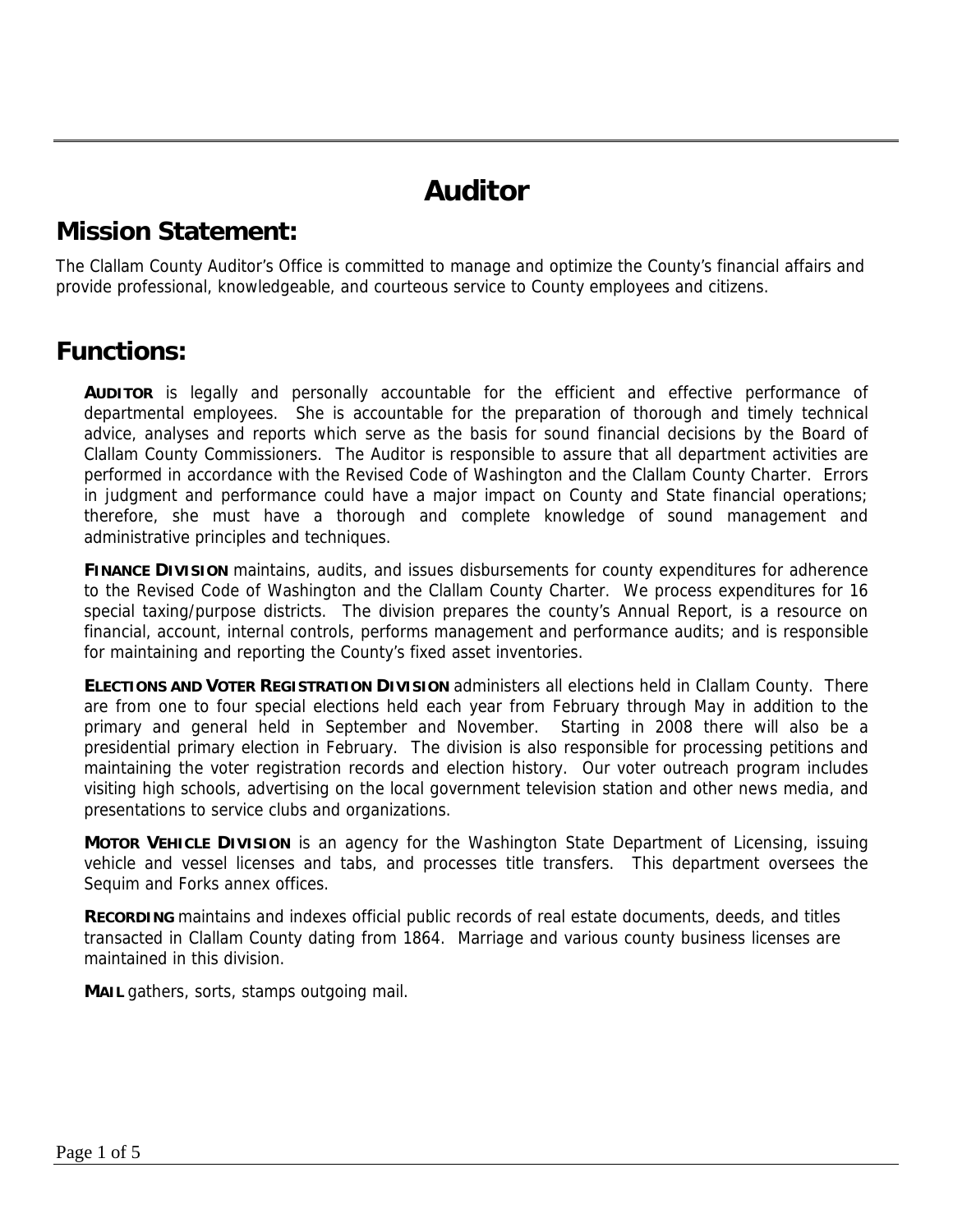## **Short Term Objectives:**

Auditor

- Continue to increase efficiency by using technological improvements and expanding training opportunities for employees
- Continue to reevaluate services to our customers within budgetary restrictions
- Continue to audit departmental expenditures and instruct departments if expenditure is not within County Policies and Procedures, and RCW's
- Continue to review and update policies and procedures

Finance

• Continue to optimize the functionality of the new financial system was purchased in 2006.

Elections & Voter Registration

- Review and improve web-site
- Cooperate in all efforts to promote updated election legislation
- Promote voter registration and election participation to the public
- Assure the integrity of the public's vote.

Licensing

• Improve communications as an intermediary between the Washington State Department of Licensing and the public.

Recording

• Optimize the functionality of the new recording system purchased in 2007.

## **Accomplishments in 2007:**

Completion of new office counters in Voter Registration and Recording.

Installation of new recording system with online document image access.

Conversion to cash basis financial reporting.

Application for grant to provide funding to scan marriage license archives.

New postage machine leased and installed.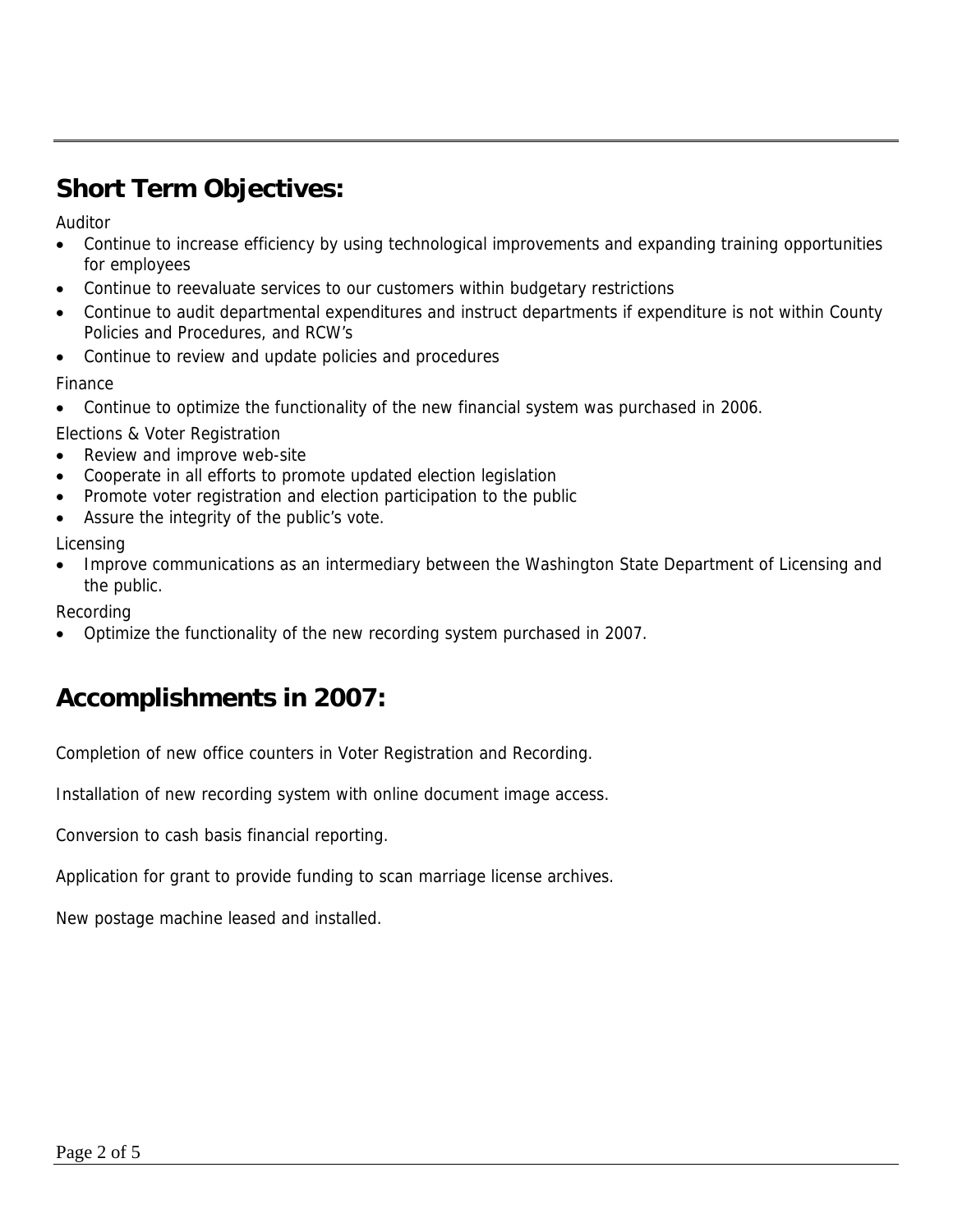## **Performance Indicators:**

|                                       | 2005<br>Actual | 2006<br>Actual | 6/30/07<br>Actual | 2008<br>Goals |
|---------------------------------------|----------------|----------------|-------------------|---------------|
| Annual Report completed and submitted | 05/29/05       | 05/31/06       | 05/25/07          | 05/26/08      |
| Document recording turn-around time   | 13 days        | 13 days        | 13 days           | 7 days        |
| Respond to public disclosure request  | 5 days         | 5 days         | $< 5$ days        | $< 5$ days    |

### **Workload Indicators:**

|                                     | 2005 Actual | 2006 Actual | 6/30/07<br>Actual | 2008 Estimated |
|-------------------------------------|-------------|-------------|-------------------|----------------|
| Accounts payable warrants processed | 18,659      | 18,974      | 8,464             | 19,000         |
| Number of registered voters         | 46,249      | 47,513      | 46,538            | 47,700         |
| Number of active voters             | 43,808      | 43,483      | 43,937            | 45,100         |
| Number of elections                 | 4           | 3           | 2                 | 4              |
| Marriage licenses                   | 206         | 405         | 191               | 500            |
| Vehicle licensing transactions      | 82,619      | 81,011      | 40,502            | 80,000         |
| Recording/Miscellaneous Licenses    | 23,972      | 21,431      | 12,000            | 25,000         |

## **Staffing Level:**

|                              | 2005 Actual | 2006 Actual | 6/30/07<br>Actual | 2008 Budget |
|------------------------------|-------------|-------------|-------------------|-------------|
| <b>Full Time Equivalents</b> | 11.10       | 10.50       | 44                | 11.50       |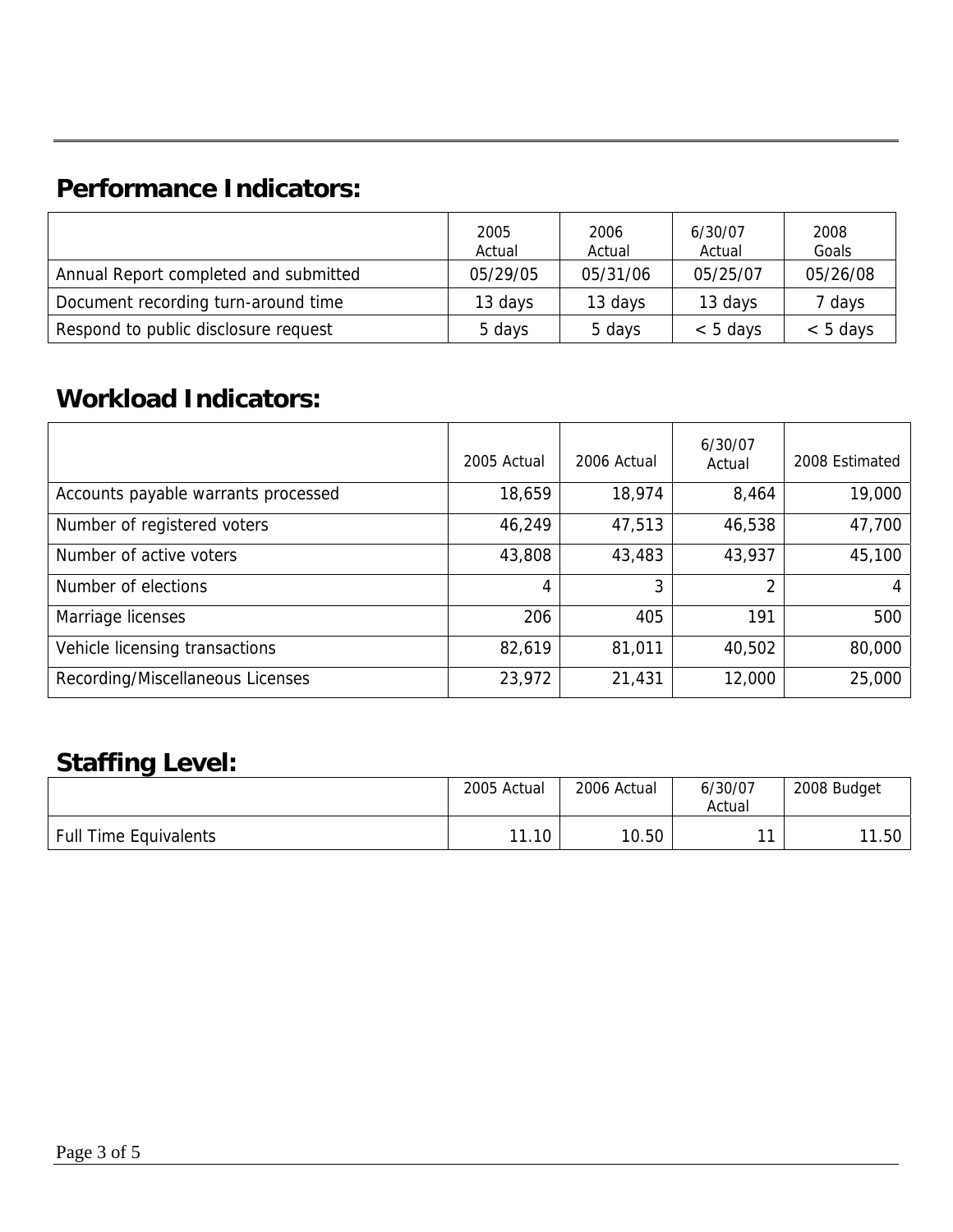# **Operating Budget**

#### **Revenues:**

|                                       | 2005 Actual | 2006 Actual | 6/30/07<br>Actual | 2008<br><b>Budget</b> |
|---------------------------------------|-------------|-------------|-------------------|-----------------------|
| Taxes                                 | 0           | 0           | 0                 | 0                     |
| Licenses and Permits                  | 6,006       | 3,256       | 1,632             | 3,000                 |
| Intergovernmental Revenues            | 0           | 286,091     | 24,749            | 3,000                 |
| <b>Charges for Goods and Services</b> | 841,277     | 696,195     | 411,713           | 801,800               |
| <b>Miscellaneous Revenues</b>         | 6,500       | 10,112      | 6,392             | 23,600                |
| <b>Other Financing Sources</b>        | 0           | 0           | 0                 | 0                     |
| <b>General Tax Support</b>            | 147,812     | (238, 483)  | (82,059)          | 74,033                |
| <b>TOTAL</b>                          | \$1,001,595 | \$757,171   | \$362,427         | \$905,433             |

# **Expenditures:**

|                                        | 2005 Actual | 2006<br>Actual | 6/30/07<br>Actual | 2008<br><b>Budget</b> |
|----------------------------------------|-------------|----------------|-------------------|-----------------------|
| Salaries and Wages                     | 481,130     | 498,135        | 234,462           | 541,996               |
| <b>Personnel Benefits</b>              | 50,897      | 83,499         | 72,885            | 184,075               |
| <b>Supplies</b>                        | 13,935      | 17,561         | 13,661            | 21,240                |
| Other Services and Charges             | 86,328      | 97,390         | 41,320            | 157,872               |
| <b>Intergovernmental Services</b>      | 0           | 0              | 0                 |                       |
| <b>Interfund Payments for Services</b> | 92,738      | 60,586         | 99                | 250                   |
| Capital Outlay                         | 276,567     | 0              | $\Omega$          |                       |
| <b>TOTAL</b>                           | \$1,001,595 | \$757,171      | \$362,427         | \$905,433             |